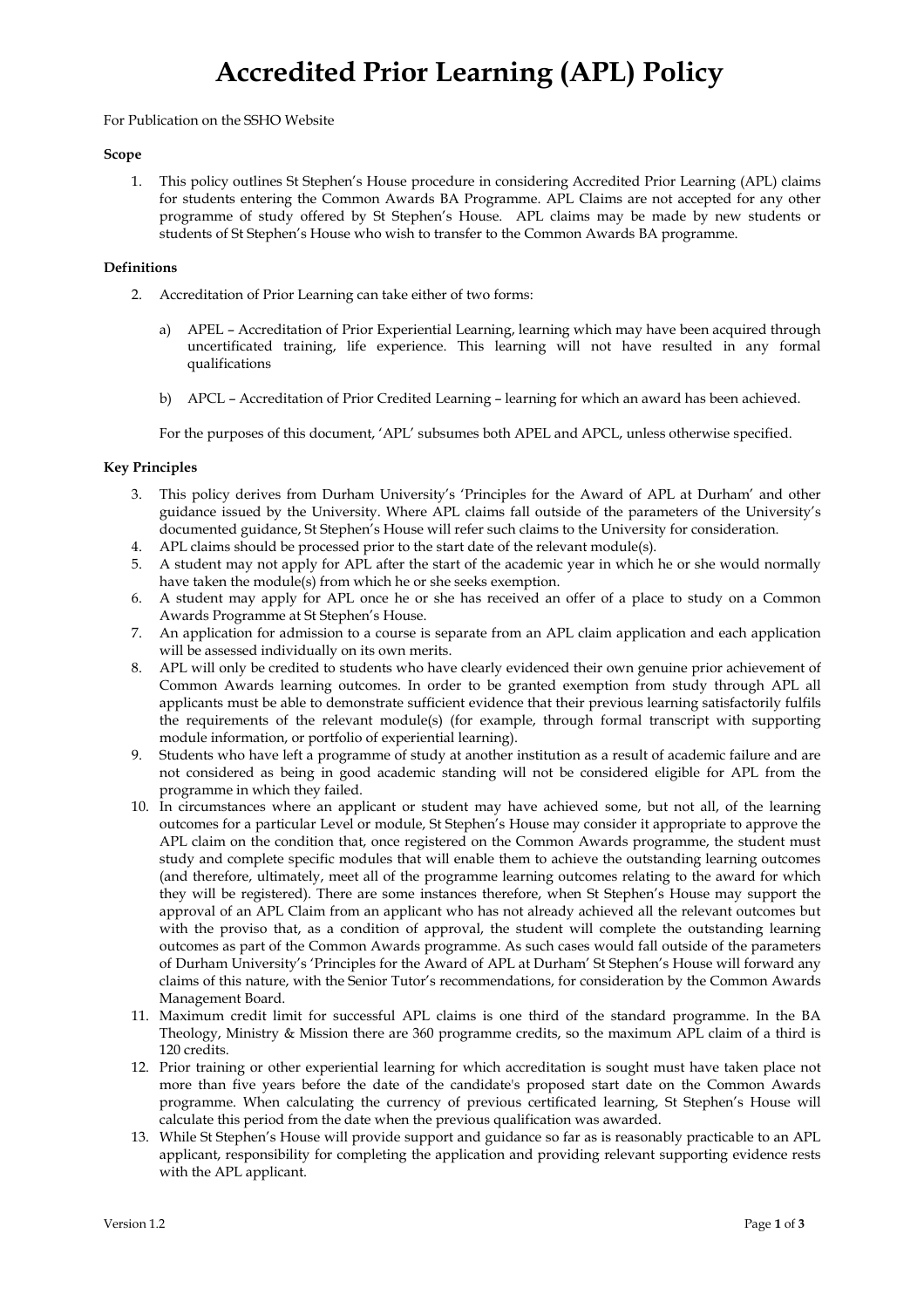# **Accredited Prior Learning (APL) Policy**

- 14. It is the responsibility of the applicant to make sure that all evidence and supporting application material is submitted in English. Translations into English must be certified, with original documents available on request.
- 15. St Stephen's House reserves the right to take additional steps to verify the currency and authenticity of prior learning cited in an APL claim.
- 16. APL credit is a discretionary gesture on the part of St Stephen's House and cannot be considered to be a right. St Stephen's House reserves the right to refuse an APL Claim application, for example, if it is felt that it is in the applicant's best interest to pursue the full Common Award Programme.
- 17. Credit awarded through the APL process is treated in the same way as credit awarded through the normal taught route, except that it does not contribute to the calculation of the final award. The number and level of credits for which APL has been credited will be shown on any transcript which the student may receive. The modules awarded by APL will be shown as having been passed but a percentage mark will not be recorded.
- 18. Successful APL applicants wishing to undertake further modules of academic interest in the place of modules credited as APL will need to make a request in writing to the Senior Tutor. The Senior Tutor will consider the implications of the request including college resources and the student's academic progress and perceived capacity when making a decision. Any modules agreed as additional provision following such a request will not be formally assessed and credit will not be awarded.
- 19. St Stephen's House reports to the Common Awards Management Board on its use of APL. The Management Board will periodically review reports of APL claims made, alongside relevant St Stephen's House policies and statistics to ensure consistency and fairness. The Common Awards Management board remains responsible for the approval of non-standard cases to ensure consistency across Common Award programmes.

### **Roles & Responsibilities**

- 20. The Senior Tutor oversees the administration of the process and is the first point-of-contact for queries, support and advice regarding APL Claim applications.
- 21. The Senior Tutor is responsible for supporting applicants with further advice on adequate and appropriate submission content and for informing applicants of the outcome of their application.

### **Procedure for APL Claim Applications**

- 22. Applications for APL should be submitted by 1 August. If a student applies by 1 August, the result will be processed so that the student hears the outcome by the end of September.
- 23. Potential APL Claim applicants should, in the first instance, obtain details of the learning outcomes, content and assessment of the module(s) from the St Stephen's House.
- 24. In order for an APL application to be considered, applicants must submit the specified documentation by the deadline of 1st August. There are two types of applicant:

## *a) APCL applicants with existing academic credit*

These applicants must submit:

- i. A completed Scenario 1 or 2 APL Checklist & Mapping Document (available from https://www.dur.ac.uk/common.awards/policies/apl/);
- ii. Originals of Supporting Documentation demonstrating that the relevant Common Awards Learning Outcomes have been met (This might take the form of: a list of Module Learning Outcomes from the earlier programme of study, combined with evidence that these modules were passed; a list of relevant Programme Learning Outcomes form the earlier programme of study, combined with evidence that the relevant level of the programme was passed; or a list of relevant assessment tasks undertaken by the student, combined with evidence that these assessments received a pass mark. If you need guidance on this, please contact the Senior Tutor.)
- iii. Two photocopies of the full set of evidence
- *b) APEL applicants with uncertificated learning or work experience*
	- These applicants must submit:
		- i. A completed Scenario 3 APEL Mapping Document[SS5] (available from https://www.dur.ac.uk/common.awards/policies/apl/);
		- ii. Originals of Supporting Documentation demonstrating that the relevant Common Awards Learning Outcomes have been met (This should include a description of the experience through which the learning was gained and the quality of the learning gained, and might take the form of a portfolio of existing pieces of work. In appropriate cases, St Stephen's House may be able to specify new pieces of work or to interview a candidate to provide